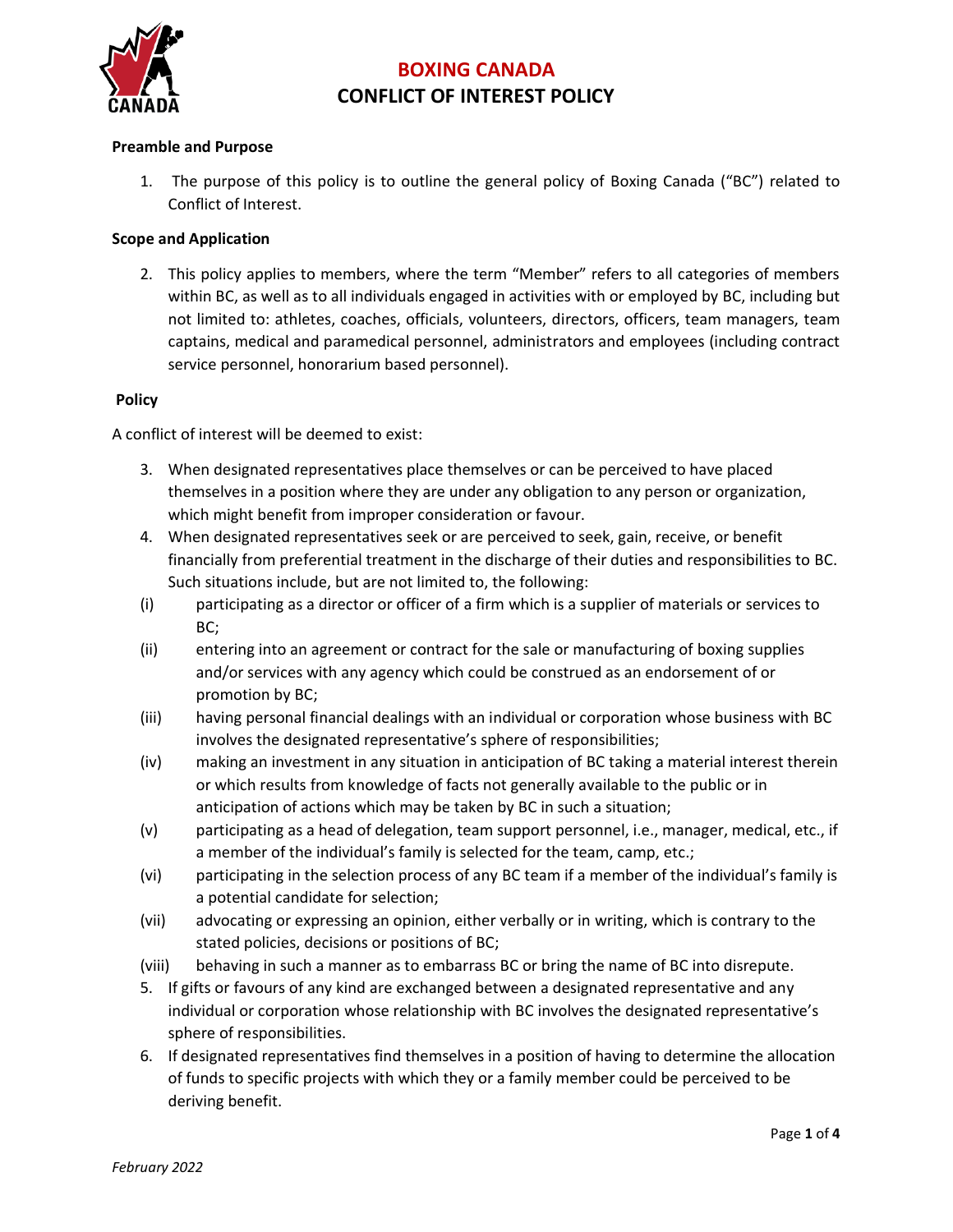

- 7. If a designated representative finds himself/herself in a position of evaluating and subsequently, voting upon, a sponsorship proposal from a company or corporation for whom the designated representative works or from whom that designated representative receives benefits (e.g., sponsorship).
- 8. This policy is not intended to prohibit the acceptance or giving of common courtesies associated with accepted business practices, including accepting or giving gifts of nominal value which could not be construed as a bribe or other improper payment.
- 9. Cash payments in any amount must not be accepted or given as a gift or favour under any circumstances.
- 10. This policy is not intended to prohibit the payment of fee for service by BC to individuals who are entitled, by virtue of services performed or rendered, to receive such fees.

#### **Disclosure**

- 11. Prior to the appointment confirmation, election, recognition or employment of any individual or association as defined under "Application", said individual or association shall be provided with the Conflict of Interest Policy and will be expected to declare that he/she or it have no business, commercial, financial, professional, property or similar interest(s) which in his/her or its opinion might be construed as being in actual or potential conflict with the duties and responsibilities or the position offered.
- 12. If, prior to appointment, election, recognition or employment, any individual or association discloses interest(s) which may be or may be perceived to be in conflict with the interests of BC, the individual or association agrees that an understanding on his/her or its part will be required to correct if found in actual or potential conflict with the duties and responsibilities of the position offered.

#### **Administrative Procedures**

- 13. It is the personal responsibility of each person to avoid any case of conflict of interest. Every opportunity will be provided to ensure there is opportunity to do so, such as a standing agenda item at the beginning of each Board of Directors meeting prior to the meeting agenda acceptance.
- 14. Faced with a situation of an actual or potential conflict of interest, the person concerned must disclose the actual or potential conflict of interest to the Board, the working group concerned or, if a staff member, to the Board Director.
- 15. Pending determination of the question, the person concerned must refrain from expressing any opinion, participating in any discussion or from voting on any subject until the question is finally determined as provided in the following sub-paragraphs.
- 16. If designated representatives are faced with a situation involving an existing or potential conflict of interest, or are in any doubt about the application of these policies, the circumstances must be reported immediately as follows: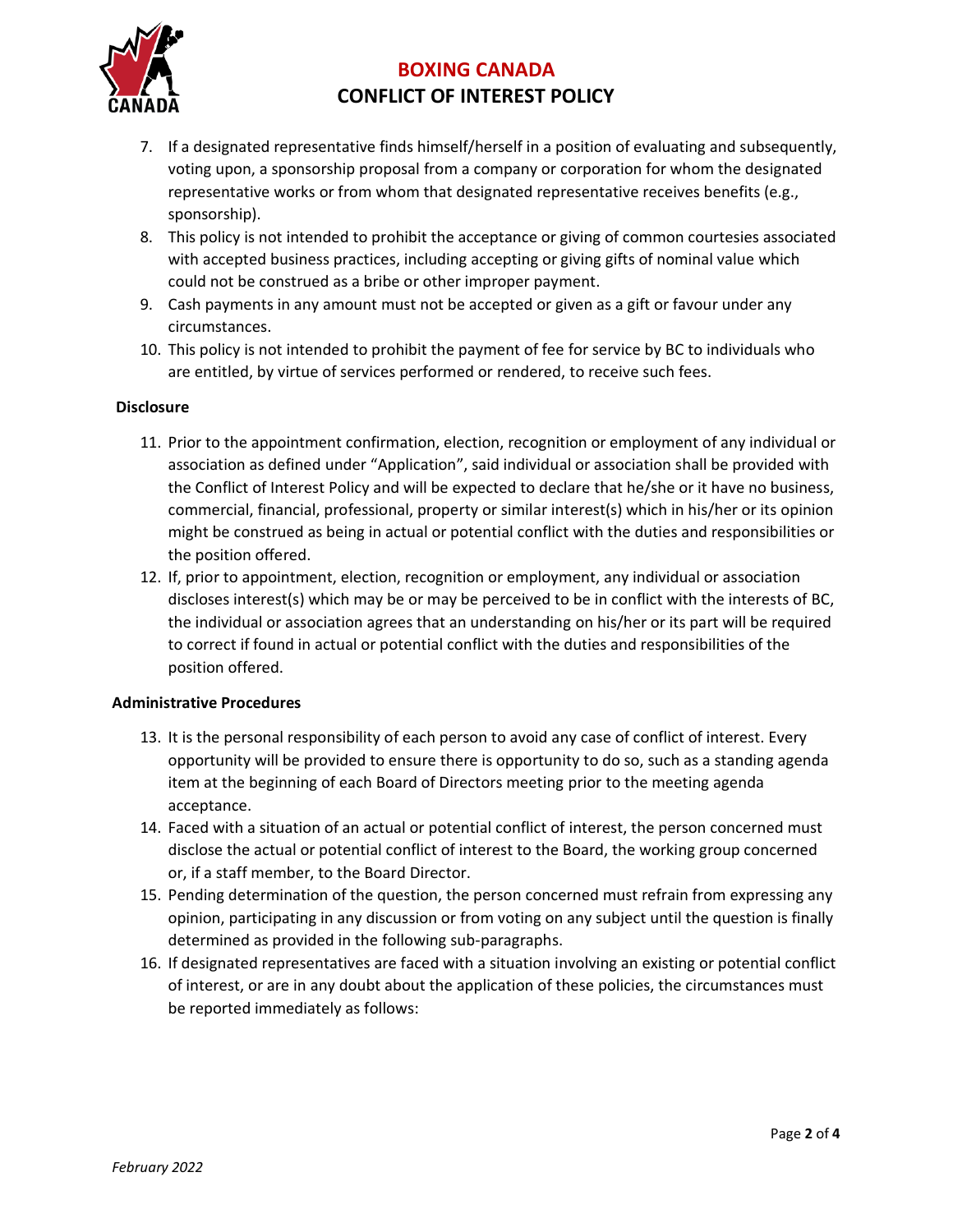

| For                                | Contact                          |
|------------------------------------|----------------------------------|
| National Team Athletes             | Athletes' Rep/Board Director     |
| Working group/Committee members    | <b>Designated Board Director</b> |
| Staff (full & part-time)           | President                        |
| Board members                      | President                        |
| President                          | Board                            |
| Contract/Fee for Service personnel | <b>Designated Board Director</b> |

- 17. In the case of reported situations of conflict of interest, the contact must make a determination if in fact a conflict of interest does exist. If it is deemed that there is in fact a conflict of interest and/or perceived conflict of interest, a report in writing must be sent to the Board.
- 18. Where a BC designated representative has failed to disclose a conflict of interest and/or perceived conflict of interest, the President will take the following actions:
	- (i) request that the designated representative's actions be justified in writing and;
	- (ii) discuss the circumstances at the next Board meeting (or if circumstances necessitate an immediate decision, convene an Board meeting by conference call) and;
	- (iii) based on the decision by the Board, the designated representative will be requested to cease those actions which have brought about the conflict of interest, by the appropriate contact informing the designated representative of the Board's decision and requesting that all conflict of interest actions cease;
	- (iv) should the designated representative continue those actions or activities which have been deemed to be in conflict with the interests of BC, the designated individual will be removed from his or her position or, in the case of an association, all benefits will be withdrawn.
- 19. In all cases of conflict of interest or perceived conflict of interest, the Board of Directors must be advised of the outcome.

#### **Confidentiality**

- 20. All discussions at meetings of the Board and in working groups are confidential. Members of the Board and members of working groups/committees must not disclose any discussions that take place at meetings to any third parties.
- 21. The official record of all discussions at meetings of the Board and the working groups are the minutes of those meetings.
- 22. The Chairs of the working groups are responsible to and report to the Board on all deliberations and discussions that take place at meetings of their respective groups.
- **23.** All official announcements, statements and correspondence (in all forms) on behalf of Boxing Canada may only be made by the President, the Secretary or any other person authorized by them to do so.